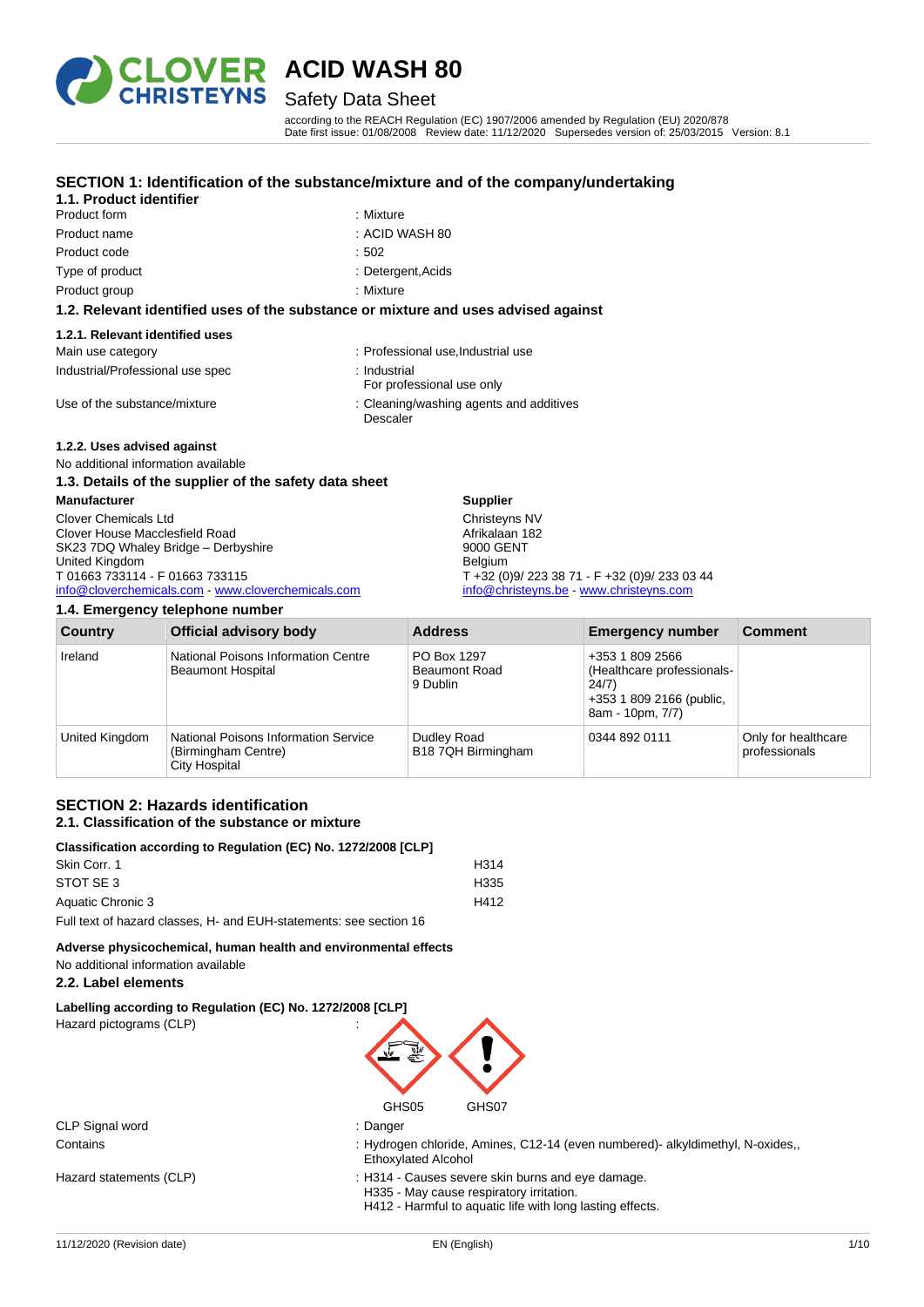### Safety Data Sheet

according to the REACH Regulation (EC) 1907/2006 amended by Regulation (EU) 2020/878

| Precautionary statements (CLP) | : P102 - Keep out of reach of children.<br>P <sub>260</sub> - Do not breathe fume.<br>P280 - Wear protective gloves, eve protection.<br>P301+P330+P331 - IF SWALLOWED: Rinse mouth. Do NOT induce vomiting.<br>P314 - Get medical advice/attention if you feel unwell.<br>P303+P361+P353 - IF ON SKIN (or hair): Take off immediately all contaminated clothing.<br>Rinse skin with water or shower.<br>P332+P313 - If skin irritation occurs: Get medical advice/attention.<br>P304+P340 - IF INHALED: Remove person to fresh air and keep comfortable for breathing.<br>P305+P351+P338 - IF IN EYES: Rinse cautiously with water for several minutes. Remove<br>contact lenses, if present and easy to do. Continue rinsing.<br>P337+P313 - If eye irritation persists: Get medical advice/attention.<br>P362 - Take off contaminated clothing. |
|--------------------------------|---------------------------------------------------------------------------------------------------------------------------------------------------------------------------------------------------------------------------------------------------------------------------------------------------------------------------------------------------------------------------------------------------------------------------------------------------------------------------------------------------------------------------------------------------------------------------------------------------------------------------------------------------------------------------------------------------------------------------------------------------------------------------------------------------------------------------------------------------|
|--------------------------------|---------------------------------------------------------------------------------------------------------------------------------------------------------------------------------------------------------------------------------------------------------------------------------------------------------------------------------------------------------------------------------------------------------------------------------------------------------------------------------------------------------------------------------------------------------------------------------------------------------------------------------------------------------------------------------------------------------------------------------------------------------------------------------------------------------------------------------------------------|

#### **2.3. Other hazards**

This substance/mixture does not meet the PBT criteria of REACH regulation, annex XIII

This substance/mixture does not meet the vPvB criteria of REACH regulation, annex XIII

Contains no PBT/vPvB substances ≥ 0.1% assessed in accordance with REACH Annex XIII

| <b>Component</b>                                                          |                                                                                                                                                                                 |
|---------------------------------------------------------------------------|---------------------------------------------------------------------------------------------------------------------------------------------------------------------------------|
| Amines, C12-14 (even numbered) alkyldimethyl, N-<br>oxides, (308062-28-4) | This substance/mixture does not meet the PBT criteria of REACH regulation, annex XIII<br>This substance/mixture does not meet the vPvB criteria of REACH requlation, annex XIII |
| Cetyl trimethyl ammonium chloride (112-02-7)                              | This substance/mixture does not meet the PBT criteria of REACH regulation, annex XIII<br>This substance/mixture does not meet the vPvB criteria of REACH regulation, annex XIII |

The mixture does not contain substance(s) included in the list established in accordance with Article 59(1) of REACH for having endocrine disrupting properties, or is not identified as having endocrine disrupting properties in accordance with the criteria set out in Commission Delegated Regulation (EU) 2017/2100 or Commission Regulation (EU) 2018/605

#### **SECTION 3: Composition/information on ingredients**

### **3.1. Substances**

## Not applicable

### **3.2. Mixtures**

| <b>Name</b>                                                                                                                                  | <b>Product identifier</b>                                                           | $\%$      | <b>Classification according to</b><br><b>Regulation (EC) No. 1272/2008</b><br>[CLP]                                             |
|----------------------------------------------------------------------------------------------------------------------------------------------|-------------------------------------------------------------------------------------|-----------|---------------------------------------------------------------------------------------------------------------------------------|
| Hydrogen chloride<br>substance with national workplace exposure limit(s)<br>(IE, GB); substance with a Community workplace<br>exposure limit | Einecs nr: 231-595-7<br>EG annex nr: 017-002-01-X<br>REACH-no: 01-2119484862-<br>27 | $10 - 30$ | Met. Corr. 1, H290<br>Skin Corr. 1B, H314<br>STOT SE 3, H335                                                                    |
| Amines, C12-14 (even numbered) alkyldimethyl, N-<br>oxides,                                                                                  | CAS-no: 308062-28-4<br>Einecs nr: 931-292-6<br>REACH-no: 01-2119490061-<br>47       | $1 - 3$   | Acute Tox. 4 (Oral), H302<br>Skin Irrit. 2, H315<br>Eye Dam. 1, H318<br>Aquatic Acute 1, H400<br>Aquatic Chronic 2, H411        |
| <b>Ethoxylated Alcohol</b>                                                                                                                   | CAS-no: 160901-19-9<br>Einecs nr: 500-457-0<br>REACH-no: Exempted                   | $1 - 3$   | Eye Dam. 1, H318<br>Aquatic Acute 1, H400<br>Aquatic Chronic 3, H412                                                            |
| Cetyl trimethyl ammonium chloride                                                                                                            | CAS-no: 112-02-7<br>Einecs nr: 203-928-6<br>REACH-no: 01-2119970558-<br>23          | $0.1 - 1$ | Acute Tox. 4 (Oral), H302<br>Skin Corr. 1C, H314<br>Eye Dam. 1, H318<br>Aquatic Acute 1, H400 (M=10)<br>Aquatic Chronic 1, H410 |

| <b>Specific concentration limits:</b> |                                                                                     |                                                                                                                                                    |  |
|---------------------------------------|-------------------------------------------------------------------------------------|----------------------------------------------------------------------------------------------------------------------------------------------------|--|
| <b>Name</b>                           | <b>Product identifier</b>                                                           | <b>Specific concentration limits</b>                                                                                                               |  |
| Hydrogen chloride                     | Einecs nr: 231-595-7<br>EG annex nr: 017-002-01-X<br>REACH-no: 01-2119484862-<br>27 | $(10 \leq C < 100)$ STOT SE 3, H335<br>l ( 10 ≤C < 25) Eye Irrit. 2, H319<br>(10 ≤C < 25) Skin Irrit. 2, H315<br>(25 ≤C < 100) Skin Corr. 1B, H314 |  |

Full text of H- and EUH-statements: see section 16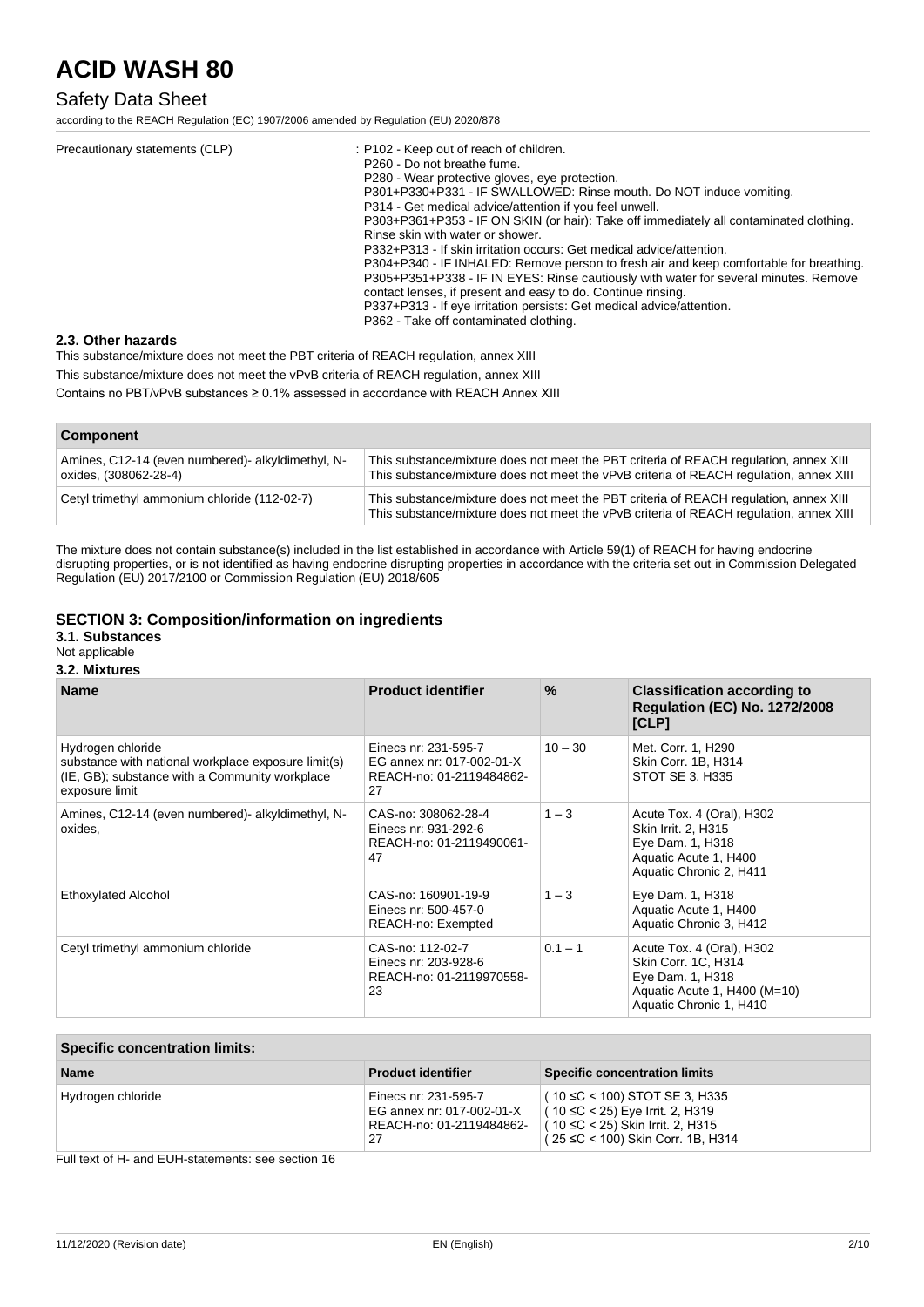## Safety Data Sheet

according to the REACH Regulation (EC) 1907/2006 amended by Regulation (EU) 2020/878

| <b>SECTION 4: First aid measures</b><br>4.1. Description of first aid measures                                                                |                                                                                                                                                                                                                                                                              |
|-----------------------------------------------------------------------------------------------------------------------------------------------|------------------------------------------------------------------------------------------------------------------------------------------------------------------------------------------------------------------------------------------------------------------------------|
| General advice                                                                                                                                | : Never give anything by mouth to an unconscious person. If you feel unwell, seek medical<br>advice (show the label where possible).                                                                                                                                         |
| Inhalation                                                                                                                                    | : Remove person to fresh air and keep comfortable for breathing. Call a POISON<br>CENTER/doctor if you feel unwell.                                                                                                                                                          |
| Skin contact                                                                                                                                  | : Remove affected clothing and wash all exposed skin area with mild soap and water,<br>followed by warm water rinse.                                                                                                                                                         |
| Eye contact                                                                                                                                   | : Rinse immediately with plenty of water. Obtain medical attention if pain, blinking or redness<br>persists.                                                                                                                                                                 |
| Ingestion                                                                                                                                     | : Rinse mouth. Do NOT induce vomiting. Obtain emergency medical attention.                                                                                                                                                                                                   |
| 4.2. Most important symptoms and effects, both acute and delayed<br>Acute effects inhalation                                                  | : May cause respiratory irritation.                                                                                                                                                                                                                                          |
| Acute effects skin                                                                                                                            | : Causes severe burns. Red skin.                                                                                                                                                                                                                                             |
| Acute effects eyes                                                                                                                            | : Causes serious eye damage. stinging. redness, itching, tears.                                                                                                                                                                                                              |
| Acute effects oral route                                                                                                                      | : Burns or irritation of the linings of the mouth, throat, and gastrointestinal tract.                                                                                                                                                                                       |
| 4.3. Indication of any immediate medical attention and special treatment needed<br>No additional information available                        |                                                                                                                                                                                                                                                                              |
| <b>SECTION 5: Firefighting measures</b><br>5.1. Extinguishing media                                                                           |                                                                                                                                                                                                                                                                              |
| Suitable extinguishing media                                                                                                                  | : Water.                                                                                                                                                                                                                                                                     |
| 5.2. Special hazards arising from the substance or mixture<br>Hazardous decomposition products in case of fire                                | : Toxic fumes may be released. Hydrogen chloride. Phosgene.                                                                                                                                                                                                                  |
| 5.3. Advice for firefighters                                                                                                                  |                                                                                                                                                                                                                                                                              |
| Firefighting instructions                                                                                                                     | : Use water spray or fog for cooling exposed containers. Exercise caution when fighting any<br>chemical fire. Prevent fire fighting water from entering the environment.                                                                                                     |
| Protection during firefighting                                                                                                                | : Do not enter fire area without proper protective equipment, including respiratory protection.                                                                                                                                                                              |
| <b>SECTION 6: Accidental release measures</b><br>6.1. Personal precautions, protective equipment and emergency procedures<br>General measures | : For further information refer to section 8: "Exposure controls/personal protection". Stop leak<br>if safe to do so.                                                                                                                                                        |
| 6.1.1. For non-emergency personnel                                                                                                            |                                                                                                                                                                                                                                                                              |
| <b>Emergency procedures</b>                                                                                                                   | : Evacuate unnecessary personnel.                                                                                                                                                                                                                                            |
| 6.1.2. For emergency responders                                                                                                               |                                                                                                                                                                                                                                                                              |
| Protective equipment                                                                                                                          | : Equip cleanup crew with proper protection.                                                                                                                                                                                                                                 |
| <b>Emergency procedures</b>                                                                                                                   | : Ventilate area.                                                                                                                                                                                                                                                            |
| 6.2. Environmental precautions                                                                                                                | Prevent entry to sewers and public waters. Notify authorities if liquid enters sewers or public waters. Avoid release to the environment.                                                                                                                                    |
| 6.3. Methods and material for containment and cleaning up                                                                                     |                                                                                                                                                                                                                                                                              |
| For containment                                                                                                                               |                                                                                                                                                                                                                                                                              |
|                                                                                                                                               | : Stop leak if safe to do so. Large spills: Contain and collect for disposal.                                                                                                                                                                                                |
| Methods for cleaning up                                                                                                                       | : Soak up spills with inert solids, such as clay or diatomaceous earth as soon as possible.<br>Collect spillage. Store away from other materials.                                                                                                                            |
| 6.4. Reference to other sections                                                                                                              |                                                                                                                                                                                                                                                                              |
| See Section 8. Exposure controls and personal protection.                                                                                     |                                                                                                                                                                                                                                                                              |
| <b>SECTION 7: Handling and storage</b><br>7.1. Precautions for safe handling<br>Additional hazards when processed                             | : Avoid all unnecessary exposure.                                                                                                                                                                                                                                            |
| Precautions for safe handling                                                                                                                 | : Wash hands and other exposed areas with mild soap and water before eating, drinking or<br>smoking and when leaving work. Provide good ventilation in process area to prevent<br>formation of vapour. Avoid breathing fume. Use only outdoors or in a well-ventilated area. |
| 7.2. Conditions for safe storage, including any incompatibilities<br>Storage conditions                                                       | : Store in a cool, well-ventilated place. Keep container tightly closed.                                                                                                                                                                                                     |
| Incompatible products                                                                                                                         | : Strong bases.                                                                                                                                                                                                                                                              |
| Packaging materials                                                                                                                           | : polyethylene.                                                                                                                                                                                                                                                              |

No additional information available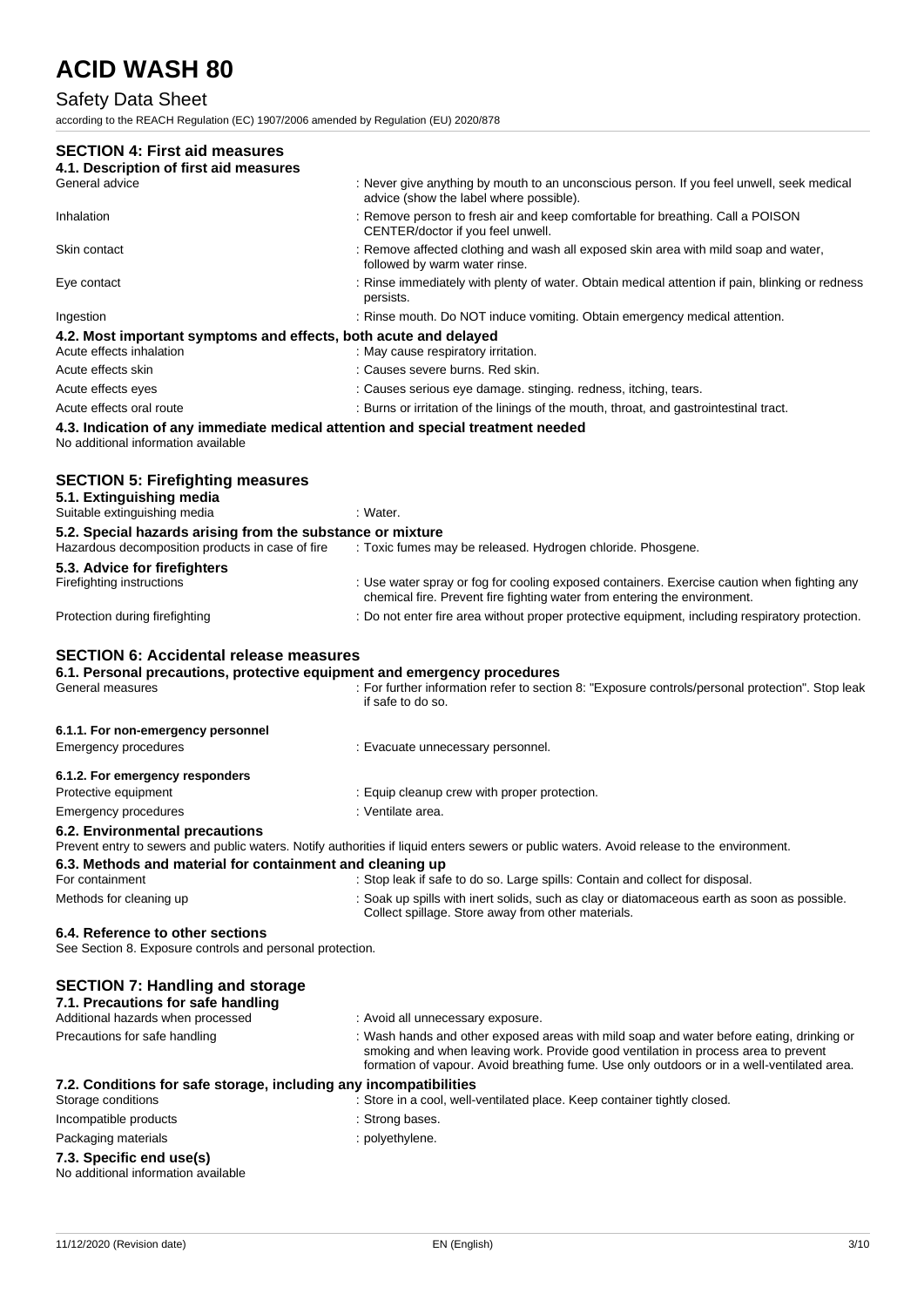## Safety Data Sheet

according to the REACH Regulation (EC) 1907/2006 amended by Regulation (EU) 2020/878

### **SECTION 8: Exposure controls/personal protection**

#### **8.1. Control parameters**

#### **8.1.1 National occupational exposure and biological limit values**

| Hydrogen chloride                                         |                                           |  |
|-----------------------------------------------------------|-------------------------------------------|--|
| <b>EU - Indicative Occupational Exposure Limit (IOEL)</b> |                                           |  |
| Local name                                                | Hydrogen chloride                         |  |
| <b>IOEL TWA</b>                                           | $8 \text{ mg/m}^3$                        |  |
| IOEL TWA [ppm]                                            | 5 ppm                                     |  |
| <b>IOEL STEL</b>                                          | $15$ mg/m <sup>3</sup>                    |  |
| IOEL STEL [ppm]                                           | 10 ppm                                    |  |
| <b>Ireland - Occupational Exposure Limits</b>             |                                           |  |
| Local name                                                | Hydrogen chloride                         |  |
| OEL TWA [1]                                               | $8 \text{ mg/m}^3$                        |  |
| OEL TWA [2]                                               | 5 ppm                                     |  |
| <b>OEL STEL</b>                                           | $15$ mg/m <sup>3</sup>                    |  |
| OEL STEL [ppm]                                            | 10 ppm                                    |  |
| <b>United Kingdom - Occupational Exposure Limits</b>      |                                           |  |
| Local name                                                | Hydrogen chloride                         |  |
| WEL TWA (OEL TWA) [1]                                     | 2 mg/m <sup>3</sup> gas and aerosol mists |  |
| WEL TWA (OEL TWA) [2]                                     | 1 ppm gas and aerosol mists               |  |
| WEL STEL (OEL STEL)                                       | 8 mg/m <sup>3</sup> gas and aerosol mists |  |
| WEL STEL (OEL STEL) [ppm]                                 | 5 ppm gas and aerosol mists               |  |

### **8.1.2. Recommended monitoring procedures**

No additional information available

#### **8.1.3. Air contaminants formed**

No additional information available

#### **8.1.4. DNEL and PNEC**

No additional information available

#### **8.1.5. Control banding**

No additional information available

## **8.2. Exposure controls**

**8.2.1. Appropriate engineering controls**

#### **Appropriate engineering controls:**

Ensure that there is a suitable ventilation system.

#### **8.2.2. Personal protection equipment**

#### **Personal protective equipment:**

Avoid all unnecessary exposure.

#### **Personal protective equipment symbol(s):**



#### **8.2.2.1. Eye and face protection**

**Eye protection:**

Chemical goggles or safety glasses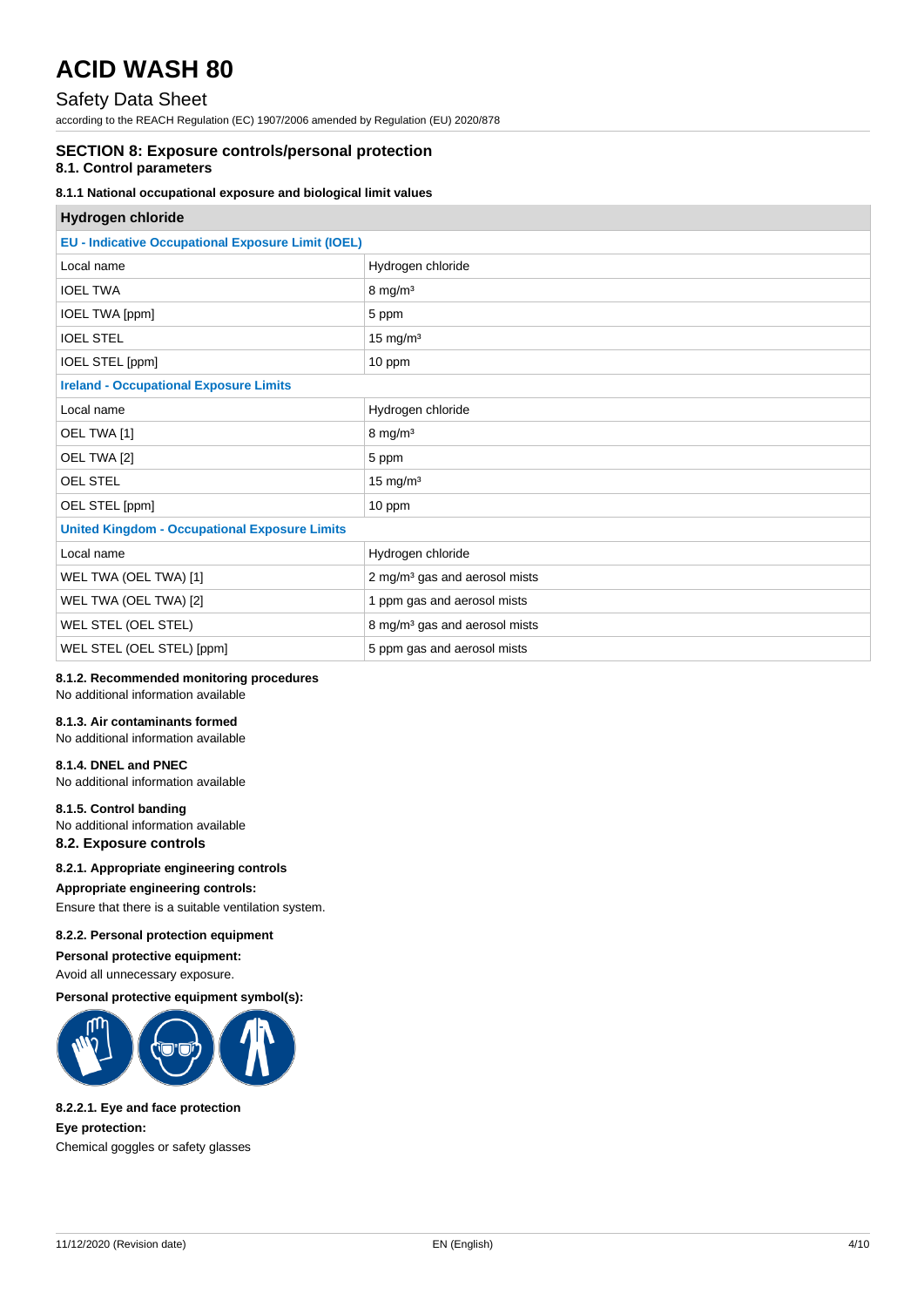### Safety Data Sheet

according to the REACH Regulation (EC) 1907/2006 amended by Regulation (EU) 2020/878

#### **8.2.2.2. Skin protection**

#### **Protective equipment:**

Wear suitable protective clothing

**Hand protection:**

Wear protective gloves.

#### **8.2.2.3. Respiratory protection**

**Respiratory protection:**

In case of inadequate ventilation wear respiratory protection. Wear appropriate mask

#### **8.2.2.4. Thermal hazards**

No additional information available

#### **8.2.3. Environmental exposure controls**

**Other information:**

Do not eat, drink or smoke during use.

## **SECTION 9: Physical and chemical properties**

| 9.1. Information on basic physical and chemical properties |                            |
|------------------------------------------------------------|----------------------------|
| Physical state                                             | : Liquid                   |
| Colour                                                     | : Colourless. Light brown. |
| Physical state/form                                        | : Liquid.                  |
| Odour                                                      | : Pungent.                 |
| Odour threshold                                            | : Not available            |
| Melting point/range                                        | $: < 0$ °C                 |
| Freezing point                                             | : Not available            |
| Boiling point/Boiling range                                | : 100 $\degree$ C          |
| Flammability                                               | : Non flammable.           |
| <b>Explosive limits</b>                                    | : Not available            |
| Lower explosion limit                                      | : Not available            |
| Upper explosion limit                                      | : Not available            |
| Flash point                                                | : Not available            |
| Autoignition temperature                                   | : Not available            |
| Decomposition temperature                                  | : Not available            |
| pH                                                         | $: 0 - 1$                  |
| Viscosity, kinematic                                       | : Not available            |
| Viscosity, dynamic                                         | : 20 – 60 cP at 20 °C      |
| Solubility                                                 | : Soluble in water.        |
| Partition coefficient n-octanol/water (Log Kow)            | : Not available            |
| Vapour pressure                                            | : Not available            |
| Vapour pressure at 50 °C                                   | : Not available            |
| Density                                                    | : Not available            |
| Relative density                                           | : 1.073                    |
| Relative vapour density at 20 °C                           | : Not available            |
| Particle characteristics                                   | : Not applicable           |
|                                                            |                            |

#### **9.2. Other information**

#### **9.2.1. Information with regard to physical hazard classes** No additional information available

#### **9.2.2. Other safety characteristics**

| VOC content |  |  |
|-------------|--|--|
|             |  |  |

### **SECTION 10: Stability and reactivity**

**10.1. Reactivity** No additional information available **10.2. Chemical stability** Stable under normal conditions. **10.3. Possibility of hazardous reactions** No dangerous reactions known under normal conditions of use.

 $: 0$  g/l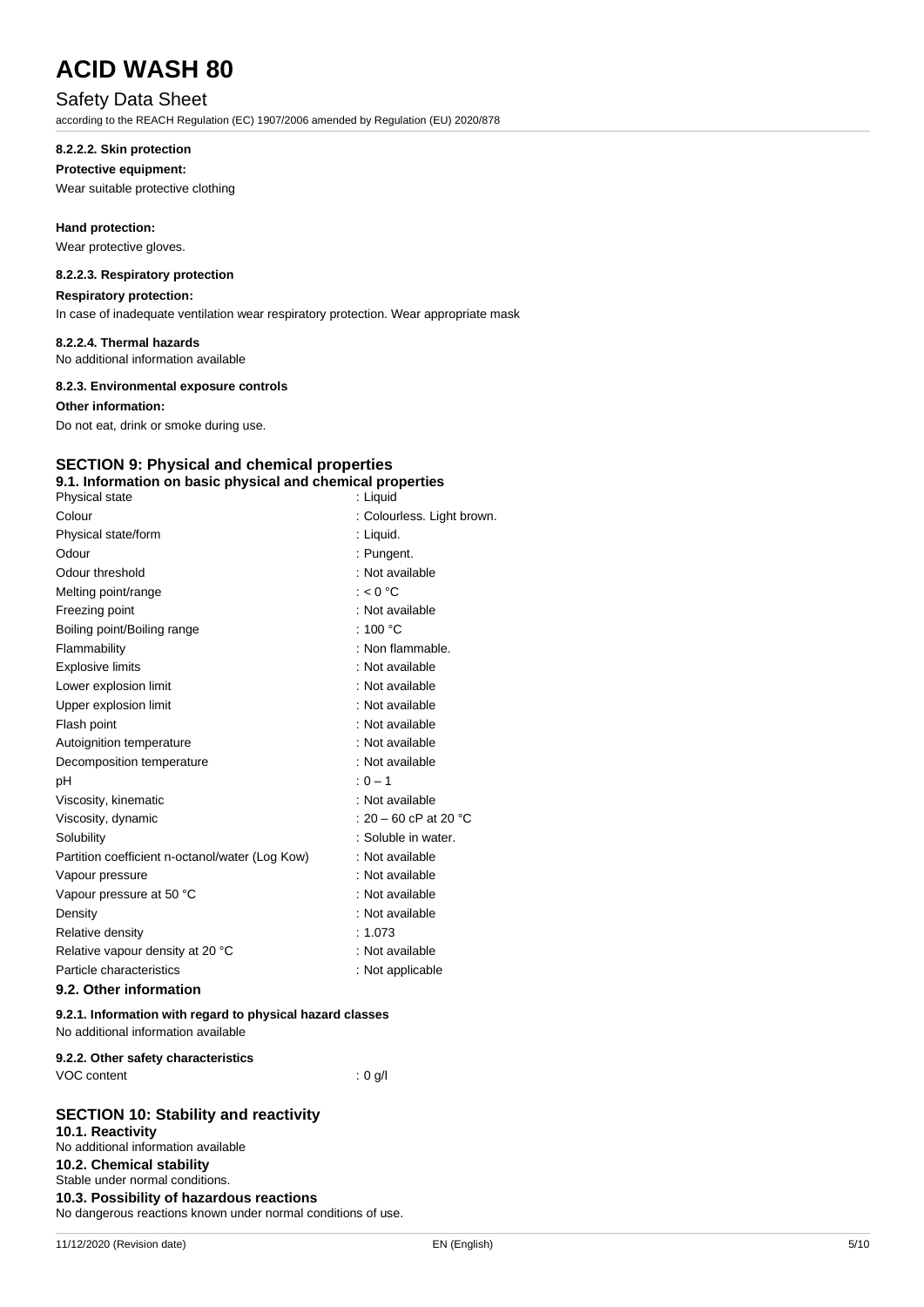## Safety Data Sheet

according to the REACH Regulation (EC) 1907/2006 amended by Regulation (EU) 2020/878

### **10.4. Conditions to avoid**

## No additional information available

**10.5. Incompatible materials**

Strong bases.

**10.6. Hazardous decomposition products**

fume. Phosgene. Hydrogen chloride.

#### **SECTION 11: Toxicological information**

**11.1. Information on hazard classes as defined in Regulation (EC) No 1272/2008**

| Acute toxicity (oral)       | : Not classified |
|-----------------------------|------------------|
| Acute toxicity (dermal)     | : Not classified |
| Acute toxicity (inhalation) | : Not classified |

| Amines, C12-14 (even numbered)- alkyldimethyl, N-oxides, (308062-28-4)         |                                                                    |  |
|--------------------------------------------------------------------------------|--------------------------------------------------------------------|--|
| LD50 oral rat                                                                  | 1064 mg/kg                                                         |  |
| Cetyl trimethyl ammonium chloride (112-02-7)                                   |                                                                    |  |
| LD50 oral rat                                                                  | 699 mg/kg                                                          |  |
| Skin corrosion/irritation                                                      | : Causes severe skin burns.                                        |  |
|                                                                                | $pH: 0 - 1$                                                        |  |
| Serious eye damage/irritation                                                  | : Assumed to cause serious eye damage                              |  |
|                                                                                | $pH: 0 - 1$                                                        |  |
| Respiratory or skin sensitisation                                              | : Not classified                                                   |  |
| Additional information                                                         | : Based on available data, the classification criteria are not met |  |
| Germ cell mutagenicity                                                         | : Not classified                                                   |  |
| Additional information                                                         | : Based on available data, the classification criteria are not met |  |
| Carcinogenicity                                                                | : Not classified                                                   |  |
| Additional information                                                         | : Based on available data, the classification criteria are not met |  |
| Reproductive toxicity                                                          | : Not classified                                                   |  |
| Additional information                                                         | : Based on available data, the classification criteria are not met |  |
| STOT-single exposure                                                           | : May cause respiratory irritation.                                |  |
| <b>Hydrogen chloride</b>                                                       |                                                                    |  |
| STOT-single exposure                                                           | May cause respiratory irritation.                                  |  |
| STOT-repeated exposure                                                         | : Not classified                                                   |  |
| Additional information                                                         | : Based on available data, the classification criteria are not met |  |
| Aspiration hazard                                                              | : Not classified                                                   |  |
| Additional information                                                         | : Based on available data, the classification criteria are not met |  |
| 11.2. Information on other hazards                                             |                                                                    |  |
| 11.2.1. Endocrine disrupting properties<br>No additional information available |                                                                    |  |
| 11.2.2. Other information                                                      |                                                                    |  |
| Potential adverse human health effects and<br>symptoms                         | : Based on available data, the classification criteria are not met |  |
| <b>SECTION 12: Ecological information</b><br>12.1. Toxicity<br>Ecology - water | : Harmful to aquatic life with long lasting effects.               |  |
| Hazardous to the aquatic environment, short-term                               | : Not classified                                                   |  |
| (acute)                                                                        |                                                                    |  |
| Hazardous to the aquatic environment, long-term<br>(chronic)                   | : Harmful to aquatic life with long lasting effects.               |  |
| Not rapidly degradable                                                         |                                                                    |  |
| Amines, C12-14 (even numbered)- alkyldimethyl, N-oxides, (308062-28-4)         |                                                                    |  |

| $\frac{1}{2}$        |                    |  |
|----------------------|--------------------|--|
| $ $ LC50 - Fish [1]  | $2.67$ mg/l        |  |
| EC50 - Crustacea [1] | $3.1 \text{ mq/l}$ |  |
| $\vert$ ErC50 algae  | $0.143$ mg/l       |  |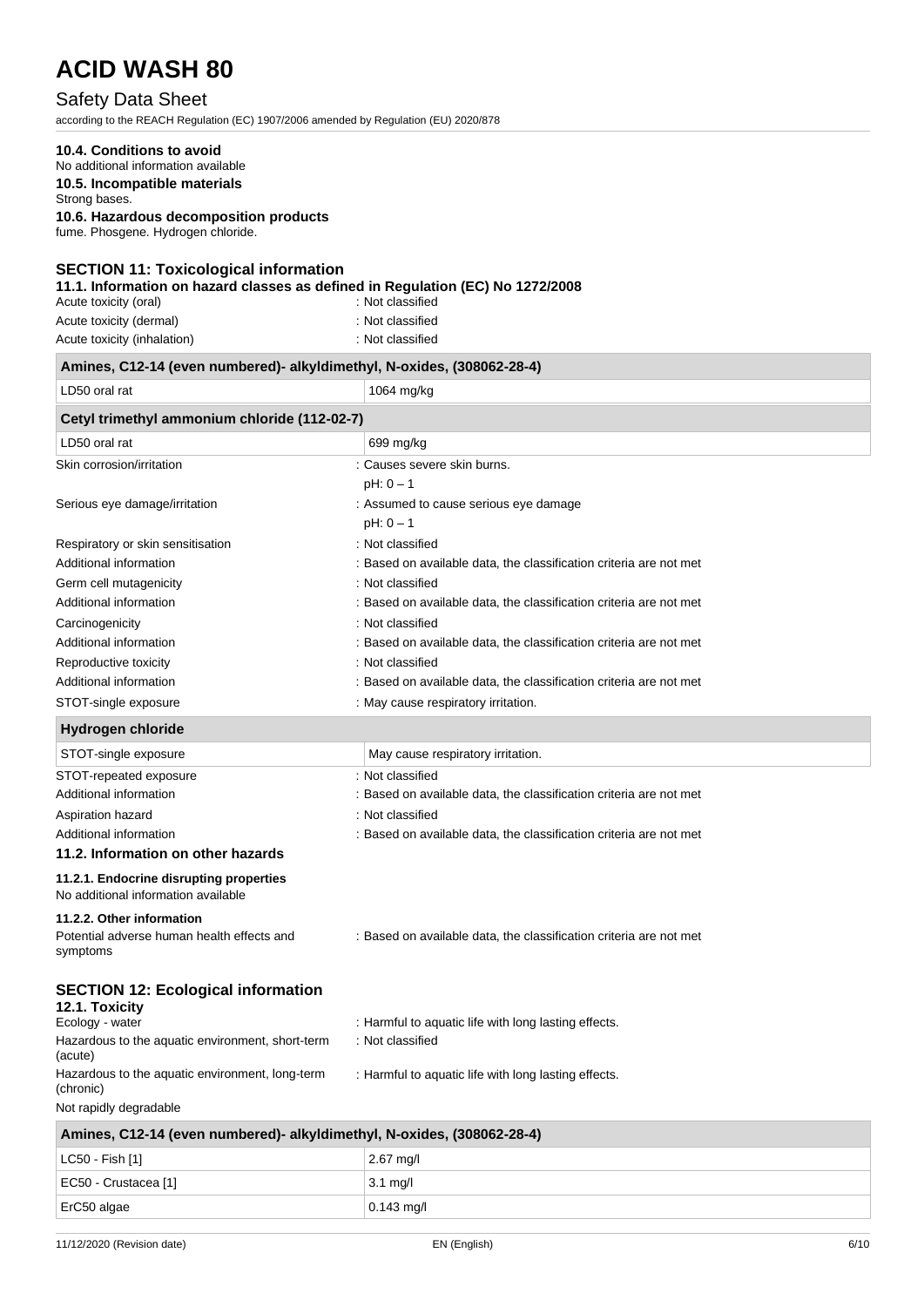## Safety Data Sheet

according to the REACH Regulation (EC) 1907/2006 amended by Regulation (EU) 2020/878

| Amines, C12-14 (even numbered)- alkyldimethyl, N-oxides, (308062-28-4)                                                    |                                                                                                                                                                                                                                                                                                                                                                                                  |  |
|---------------------------------------------------------------------------------------------------------------------------|--------------------------------------------------------------------------------------------------------------------------------------------------------------------------------------------------------------------------------------------------------------------------------------------------------------------------------------------------------------------------------------------------|--|
| NOEC chronic algae                                                                                                        | $0.067$ mg/l                                                                                                                                                                                                                                                                                                                                                                                     |  |
| Ethoxylated Alcohol (160901-19-9)                                                                                         |                                                                                                                                                                                                                                                                                                                                                                                                  |  |
| LC50 - Fish [1]                                                                                                           | 0.1 - 1 mg/l (Danio rerio - OESO 203 - ECHA)                                                                                                                                                                                                                                                                                                                                                     |  |
| EC50 - Crustacea [1]                                                                                                      | 0.1 - 1 mg/l (Daphnia magna - ECHA)                                                                                                                                                                                                                                                                                                                                                              |  |
| ErC50 algae                                                                                                               | $0.1 - 1$ mg/l                                                                                                                                                                                                                                                                                                                                                                                   |  |
| NOEC chronic fish                                                                                                         | $> 0.1$ mg/l                                                                                                                                                                                                                                                                                                                                                                                     |  |
| NOEC chronic algae                                                                                                        | $0.14$ mg/l (CESIO)                                                                                                                                                                                                                                                                                                                                                                              |  |
| Cetyl trimethyl ammonium chloride (112-02-7)                                                                              |                                                                                                                                                                                                                                                                                                                                                                                                  |  |
| LC50 - Fish [1]                                                                                                           | $0.19 - 0.29$ mg/l                                                                                                                                                                                                                                                                                                                                                                               |  |
| EC50 - Crustacea [1]                                                                                                      | $0.28$ mg/l                                                                                                                                                                                                                                                                                                                                                                                      |  |
| ErC50 algae                                                                                                               | $0.08$ mg/l                                                                                                                                                                                                                                                                                                                                                                                      |  |
| NOEC chronic algae                                                                                                        | $0.04$ mg/l                                                                                                                                                                                                                                                                                                                                                                                      |  |
| 12.2. Persistence and degradability                                                                                       |                                                                                                                                                                                                                                                                                                                                                                                                  |  |
| <b>ACID WASH 80</b>                                                                                                       |                                                                                                                                                                                                                                                                                                                                                                                                  |  |
| Persistence and degradability                                                                                             | The surfactant(s) contained in this preparation complies(comply) with the biodegradability<br>criteria as laid down in Regulation (EC) No. 648/2004 on detergents. Data to support this<br>assertion are held at the disposal of the competent authorities of the Member States and<br>will be made available to them, at their direct request or at the request of a detergent<br>manufacturer. |  |
| Ethoxylated Alcohol (160901-19-9)                                                                                         |                                                                                                                                                                                                                                                                                                                                                                                                  |  |
| Persistence and degradability                                                                                             | Readily biodegradable.                                                                                                                                                                                                                                                                                                                                                                           |  |
| Cetyl trimethyl ammonium chloride (112-02-7)                                                                              |                                                                                                                                                                                                                                                                                                                                                                                                  |  |
| Persistence and degradability                                                                                             | May cause long-term adverse effects in the environment.                                                                                                                                                                                                                                                                                                                                          |  |
| 12.3. Bioaccumulative potential                                                                                           |                                                                                                                                                                                                                                                                                                                                                                                                  |  |
| <b>ACID WASH 80</b>                                                                                                       |                                                                                                                                                                                                                                                                                                                                                                                                  |  |
| Bioaccumulative potential                                                                                                 | No bioaccumulation.                                                                                                                                                                                                                                                                                                                                                                              |  |
| Ethoxylated Alcohol (160901-19-9)                                                                                         |                                                                                                                                                                                                                                                                                                                                                                                                  |  |
| Partition coefficient n-octanol/water (Log Kow)                                                                           | < 4 Not applicable                                                                                                                                                                                                                                                                                                                                                                               |  |
| Bioaccumulative potential                                                                                                 | No bioaccumulation.                                                                                                                                                                                                                                                                                                                                                                              |  |
| Cetyl trimethyl ammonium chloride (112-02-7)                                                                              |                                                                                                                                                                                                                                                                                                                                                                                                  |  |
| Bioconcentration factor (BCF REACH)                                                                                       | 79                                                                                                                                                                                                                                                                                                                                                                                               |  |
| Log Pow                                                                                                                   | 3.08                                                                                                                                                                                                                                                                                                                                                                                             |  |
| Bioaccumulative potential                                                                                                 | Not established.                                                                                                                                                                                                                                                                                                                                                                                 |  |
| 12.4. Mobility in soil<br>No additional information available<br>12.5. Results of PBT and vPvB assessment                 |                                                                                                                                                                                                                                                                                                                                                                                                  |  |
| <b>ACID WASH 80</b>                                                                                                       |                                                                                                                                                                                                                                                                                                                                                                                                  |  |
| This substance/mixture does not meet the PBT criteria of REACH regulation, annex XIII                                     |                                                                                                                                                                                                                                                                                                                                                                                                  |  |
| This substance/mixture does not meet the vPvB criteria of REACH regulation, annex XIII                                    |                                                                                                                                                                                                                                                                                                                                                                                                  |  |
| 12.6. Endocrine disrupting properties<br>No additional information available                                              |                                                                                                                                                                                                                                                                                                                                                                                                  |  |
| 12.7. Other adverse effects<br>Additional information                                                                     | : Avoid release to the environment.                                                                                                                                                                                                                                                                                                                                                              |  |
| <b>SECTION 13: Disposal considerations</b><br>13.1. Waste treatment methods<br>Product/Packaging disposal recommendations | : Dispose in a safe manner in accordance with local/national regulations. Dispose of                                                                                                                                                                                                                                                                                                             |  |

contents/container to a hazardous or special waste collection point.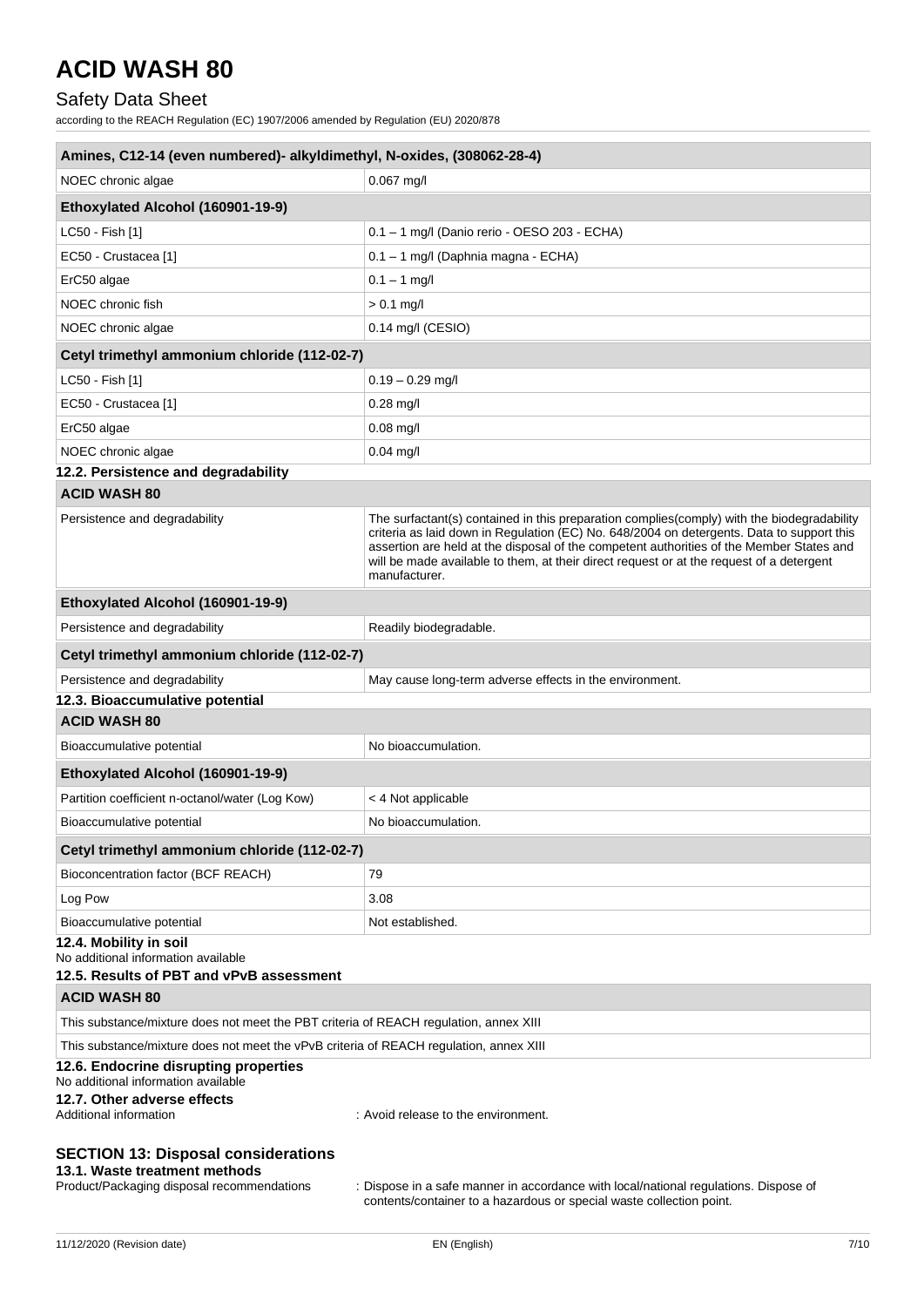## Safety Data Sheet

according to the REACH Regulation (EC) 1907/2006 amended by Regulation (EU) 2020/878

Waste / unused products in the environment.

### **SECTION 14: Transport information**

| In accordance with ADR / IMDG / IATA                                                          |                                                                                          |                                                                                       |
|-----------------------------------------------------------------------------------------------|------------------------------------------------------------------------------------------|---------------------------------------------------------------------------------------|
| <b>ADR</b>                                                                                    | <b>IMDG</b>                                                                              | <b>IATA</b>                                                                           |
| 14.1. UN number or ID number                                                                  |                                                                                          |                                                                                       |
| <b>UN 3264</b>                                                                                | <b>UN 3264</b>                                                                           | <b>UN 3264</b>                                                                        |
| 14.2. UN proper shipping name                                                                 |                                                                                          |                                                                                       |
| CORROSIVE LIQUID, ACIDIC, INORGANIC,<br>N.O.S.                                                | CORROSIVE LIQUID, ACIDIC, INORGANIC,<br>N.O.S.                                           | Corrosive liquid, acidic, inorganic, n.o.s.                                           |
| <b>Transport document description</b>                                                         |                                                                                          |                                                                                       |
| UN 3264 CORROSIVE LIQUID, ACIDIC,<br>INORGANIC, N.O.S. (Hydrochloric Acid 16%),<br>8, II, (E) | UN 3264 CORROSIVE LIQUID, ACIDIC,<br>INORGANIC, N.O.S. (Hydrochloric Acid 16%),<br>8, II | UN 3264 Corrosive liquid, acidic, inorganic,<br>n.o.s. (Hydrochloric Acid 16%), 8, II |
| 14.3. Transport hazard class(es)                                                              |                                                                                          |                                                                                       |
| 8                                                                                             | 8                                                                                        | 8                                                                                     |
|                                                                                               |                                                                                          |                                                                                       |
| 14.4. Packing group                                                                           |                                                                                          |                                                                                       |
| $\mathbf{H}$                                                                                  | Ш                                                                                        | Ш                                                                                     |
| <b>14.5. Environmental hazards</b>                                                            |                                                                                          |                                                                                       |
| Dangerous for the environment: No                                                             | Dangerous for the environment: No<br>Marine pollutant: No                                | Dangerous for the environment: No                                                     |
| No supplementary information available                                                        |                                                                                          |                                                                                       |
| 14.6. Special precautions for user                                                            |                                                                                          |                                                                                       |
| <b>Overland transport</b>                                                                     |                                                                                          |                                                                                       |
| Classification code (ADR)                                                                     | : C1                                                                                     |                                                                                       |
| Special provisions (ADR)                                                                      | : 274                                                                                    |                                                                                       |
| Limited quantities (ADR)                                                                      | : 11                                                                                     |                                                                                       |
| Packing instructions (ADR)                                                                    | : P001, IBC02                                                                            |                                                                                       |
| Mixed packing provisions (ADR)                                                                | : MP15                                                                                   |                                                                                       |
| Portable tank and bulk container instructions<br>(ADR)                                        | : T11                                                                                    |                                                                                       |
| Portable tank and bulk container special provisions<br>(ADR)                                  | $:$ TP2, TP27                                                                            |                                                                                       |
| Tank code (ADR)                                                                               | $:$ L4BN                                                                                 |                                                                                       |
| Vehicle for tank carriage                                                                     | : AT                                                                                     |                                                                                       |
| Transport category (ADR)                                                                      | : 2                                                                                      |                                                                                       |
| Hazard identification number (Kemler No.)                                                     | :80                                                                                      |                                                                                       |
| Orange plates                                                                                 | 80<br>3264                                                                               |                                                                                       |
| Tunnel code                                                                                   | $\pm E$                                                                                  |                                                                                       |
| EAC code                                                                                      | : 2X                                                                                     |                                                                                       |
| APP code                                                                                      | $\therefore$ B                                                                           |                                                                                       |
| <b>Transport by sea</b>                                                                       |                                                                                          |                                                                                       |
| Special provisions (IMDG)                                                                     | : 274                                                                                    |                                                                                       |
|                                                                                               |                                                                                          |                                                                                       |
| Limited quantities (IMDG)                                                                     | : 1 L                                                                                    |                                                                                       |
| Packing instructions (IMDG)<br>IBC packing instructions (IMDG)                                | : P001<br>: IBC02                                                                        |                                                                                       |
|                                                                                               |                                                                                          |                                                                                       |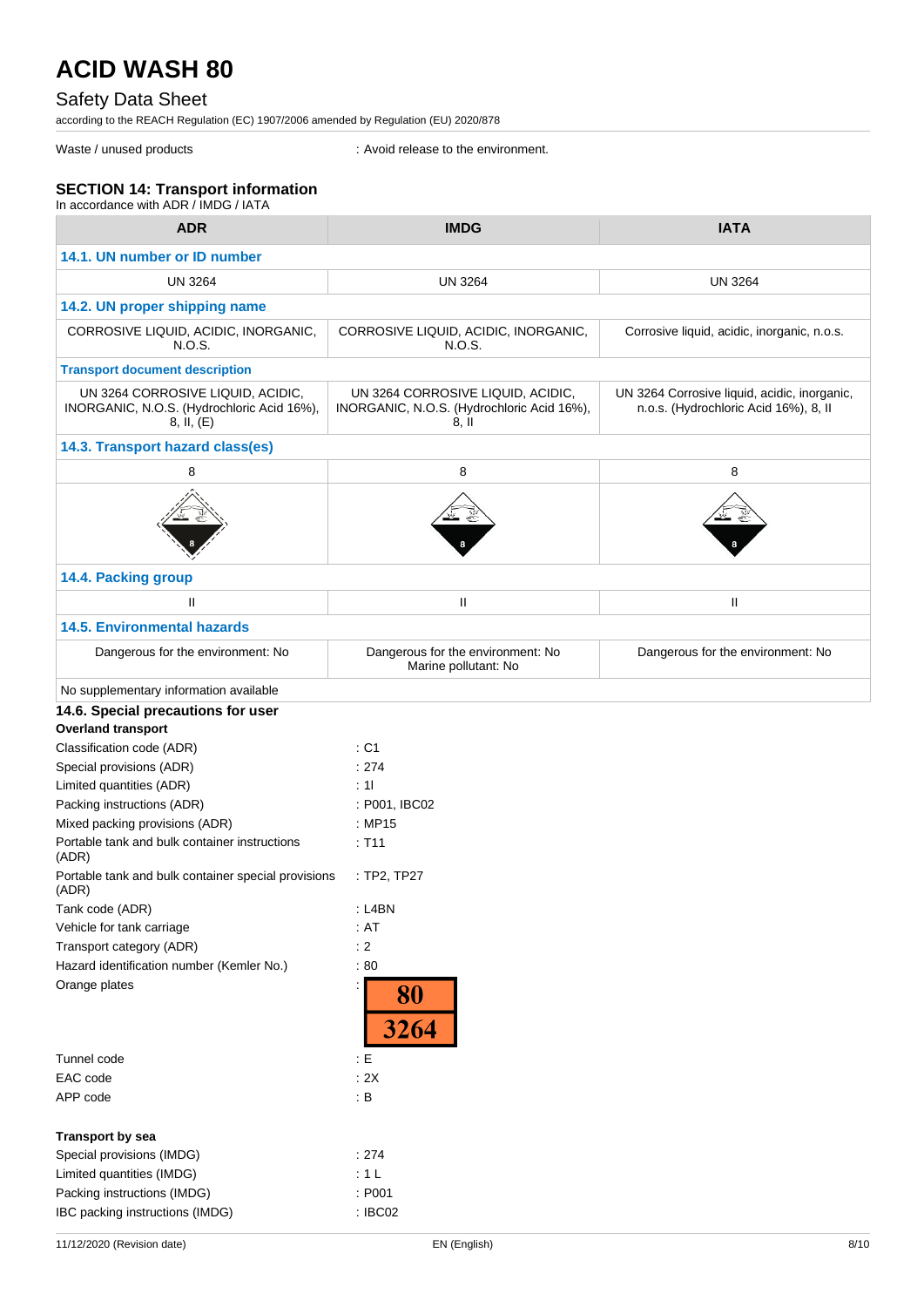### Safety Data Sheet

**Air transport**

according to the REACH Regulation (EC) 1907/2006 amended by Regulation (EU) 2020/878

| PCA Limited quantities (IATA)                                                                                                                                   | : Y840                                                                                                                                          |  |  |
|-----------------------------------------------------------------------------------------------------------------------------------------------------------------|-------------------------------------------------------------------------------------------------------------------------------------------------|--|--|
| PCA limited quantity max net quantity (IATA)                                                                                                                    | : 0.5L                                                                                                                                          |  |  |
| PCA packing instructions (IATA)                                                                                                                                 | :851                                                                                                                                            |  |  |
| PCA max net quantity (IATA)                                                                                                                                     | :1L                                                                                                                                             |  |  |
| CAO packing instructions (IATA)                                                                                                                                 | :855                                                                                                                                            |  |  |
| CAO max net quantity (IATA)                                                                                                                                     | : 30L                                                                                                                                           |  |  |
| Special provisions (IATA)                                                                                                                                       | : A3, A803                                                                                                                                      |  |  |
| Not applicable                                                                                                                                                  | 14.7. Maritime transport in bulk according to IMO instruments                                                                                   |  |  |
| <b>SECTION 15: Regulatory information</b>                                                                                                                       | 15.1. Safety, health and environmental regulations/legislation specific for the substance or mixture                                            |  |  |
| 15.1.1. EU-Regulations                                                                                                                                          |                                                                                                                                                 |  |  |
| Contains no REACH substances with Annex XVII restrictions                                                                                                       |                                                                                                                                                 |  |  |
| Contains no substance on the REACH candidate list                                                                                                               |                                                                                                                                                 |  |  |
| Contains no REACH Annex XIV substances                                                                                                                          |                                                                                                                                                 |  |  |
| and import of hazardous chemicals.                                                                                                                              | Contains no substance subject to Regulation (EU) No 649/2012 of the European Parliament and of the Council of 4 July 2012 concerning the export |  |  |
| Contains no substance subject to Regulation (EU) No 2019/1021 of the European Parliament and of the Council of 20 June 2019 on persistent<br>organic pollutants |                                                                                                                                                 |  |  |
| Contains no substance subject to REGULATION (EU) No 1005/2009 OF THE EUROPEAN PARLIAMENT AND OF THE COUNCIL of 16                                               |                                                                                                                                                 |  |  |
| September 2009 on substances that deplete the ozone layer.                                                                                                      |                                                                                                                                                 |  |  |
| use of explosives precursors.                                                                                                                                   | Contains no substance subject to Regulation (EU) 2019/1148 of the European Parliament and of the Council of 20 June 2019 on the marketing and   |  |  |
| VOC content                                                                                                                                                     | : 0 g/l                                                                                                                                         |  |  |
|                                                                                                                                                                 |                                                                                                                                                 |  |  |

| Detergent Regulation (648/2004/EC): Labelling of contents: |         |  |
|------------------------------------------------------------|---------|--|
| <b>Component</b>                                           |         |  |
| non-ionic surfactants                                      | $< 5\%$ |  |

Contains no substance subject to Regulation (EC) 273/2004 of the European Parliament and of the Council of 11 February 2004 on the manufacture and the placing on market of certain substances used in the illicit manufacture of narcotic drugs and psychotropic substances.

#### **15.1.2. National regulations**

No additional information available

**15.2. Chemical safety assessment**

No chemical safety assessment has been carried out

## **SECTION 16: Other information**<br>Data sources

: REGULATION (EC) No 1272/2008 OF THE EUROPEAN PARLIAMENT AND OF THE COUNCIL of 16 December 2008 on classification, labelling and packaging of substances and mixtures, amending and repealing Directives 67/548/EEC and 1999/45/EC, and amending Regulation (EC) No 1907/2006.

Other information in the contract of the contract of the contract of the contract of the contract of the contract of the contract of the contract of the contract of the contract of the contract of the contract of the contr

| Full text of H- and EUH-statements: |                                                                   |  |
|-------------------------------------|-------------------------------------------------------------------|--|
| Acute Tox. 4 (Oral)                 | Acute toxicity (oral), Category 4                                 |  |
| Aquatic Acute 1                     | Hazardous to the aquatic environment - Acute Hazard, Category 1   |  |
| Aquatic Chronic 1                   | Hazardous to the aquatic environment — Chronic Hazard, Category 1 |  |
| Aquatic Chronic 2                   | Hazardous to the aquatic environment — Chronic Hazard, Category 2 |  |
| Aquatic Chronic 3                   | Hazardous to the aquatic environment — Chronic Hazard, Category 3 |  |
| Eye Dam. 1                          | Serious eye damage/eye irritation, Category 1                     |  |
| Eye Irrit. 2                        | Serious eye damage/eye irritation, Category 2                     |  |
| H <sub>290</sub>                    | May be corrosive to metals.                                       |  |
| H302                                | Harmful if swallowed.                                             |  |